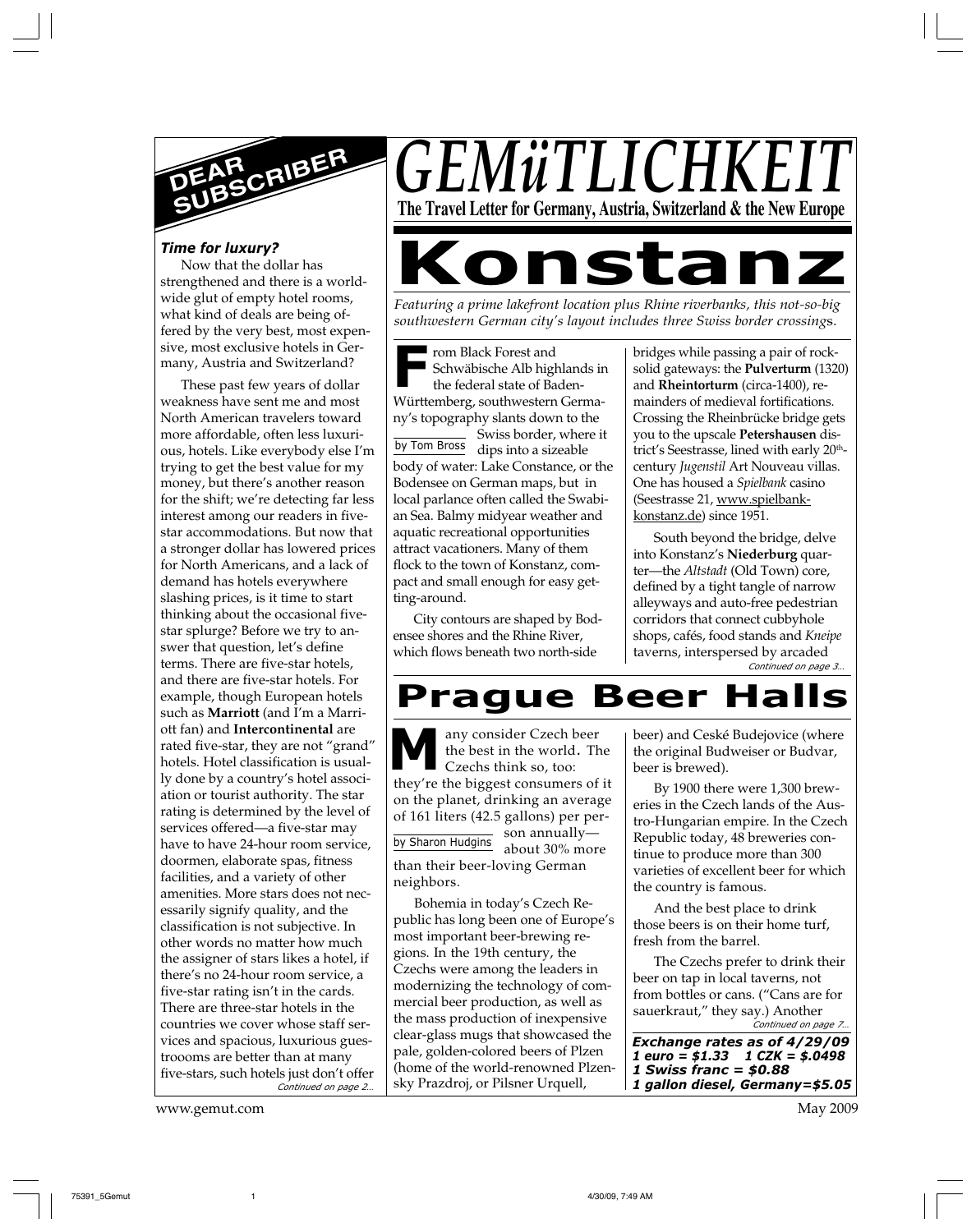#### *DEAR SUBSCRIBER Continued from page 1*

the same range of facilities.

The five-stars I'm talking about are the truly "grand" hotels; the "old-world" temples of aristocracy and old money; of soaring public rooms, great art, masses of fresh flowers, formal gardens, unflappable staffs with decades of experience, and of thin, elderly women carrying small dogs. In the 23 years of publishing this newsletter we've been fortunate to lay our heads on the pillows of most of the best hotels in our three countries—among them Baden-Baden's **Brenner's Park**, Zürich's **Dolder Grand**, the **Sacher** in Vienna, the **Bayerischerhof** in Munich, **Le Montreux Palace**, Interlaken's **Victoria Jungfrau**, and **Le Beau Rivage Palace** in Lausanne. Until a few years ago, three or four nights each trip at a "grand" was a usual part of our itinerary. Then two things happened: you told us you don't stay in five-star hotels, and prices at top-level hotels skyrocketed. Though I've done no definitive research on this, my sense is the "grands" are much more expensive in relation to ordinary hotels than they used to be. For example, in 1998 one could book a double room at Munich's **Bayerischer Hof** for \$190. The fine little **Hotel Exquisit**, a fourstar, was \$121. Today, you can get a double room at the Exquisit for about \$193 but the Bayerischer Hof has jumped to \$588 (though I did see a last-minute "deal" for \$504). In 1998 there was a 57-percent premium to stay at the Bayerischer Hof versus the Exquisit. Today it's three times as much. In 1993, Interlaken's Victoria-Jungfrau had double rooms for just over \$200. If you try to book it on Orbitz now, the quote is a tidy \$744, though I found a price at the VJ's website for CHF 400, or about \$352, not bad for a "grand."

So: are there any deals among these super hotels? Depends on how you define "deal." While the previously mentioned chains like Marriott are selling inventory in large chunks to discounters such as Priceline.com and Hotwire.com, a look at Biddingfortravel.com, a website that keeps up with the prices of successful bids on Priceline, yields virtually no mention of the "grands." (One exception: Salzburg's storied **Goldener Hirsch** recently accepted a bid for a room at \$170 per night.

In the belief that doing so will destroy rate structure credibility, management at Europe's top-tier hotels would rather eat worms than cut prices. (They may be right. Take business class air fares: who pays \$10,000 these days when one can almost always find a ticket for \$4,000? And "discount" phobia is not limited to the best hotels. I am told that during hard times in the '90s, some family hotels in Switzerland failed without ever having cut a single franc off room rates.)

www.gemut.com http://theeuropetraveler.com

Another reason rates aren't being pared to the bone at top-end hotels is that while the past year may have lightened portfolios among the clientele of Europe's "grands," the damage hasn't been lifestyle altering. Just because Herr Schmidt's net worth went from E30 to E20 million doesn't mean he's checking in to a Best Western instead of the Brenner's Park. Luxurylink.com seems to support that theory. This is a website used by luxury properties to market excess inventory. Out of 76 properties "approved" by Luxurylink throughout Germany, Austria, and Switzerland, only four were on offer at press time, and one was a sixnight ballooning package at three good-but-not-grand Swiss hotels for just under \$10,000 per person.

*Continued on page 8…* There is yet another element at work in keeping rates up at the "grands;" one I doubt hoteliers are willing to discuss, but which un-

## **Using Gemütlichkeit**

• Hotel prices listed are for one night. Discounts are often available for longer stays. • All hotel prices include breakfast unless other-

wise noted. • Local European telephone area codes carry the

"0" required for in-country dialing. To phone establishments from outside the country, such as from the USA, do not dial the first "0".

#### **Logging on to Our Website**

Back issues in PDF format from January 1993, except for the most recent 10, are available free to subscribers only at www.gemut.com (click on "Members"). To access the issues, enter the user name and password published in this space each month. The new codes are: User Name: **stanz** Password: **9720**

**Gemütlichkeit** (ISSN 10431756) is published 10 times each year by UpCountry Publishing, 288 Ridge Road, Ashland OR 97520. TOLL FREE: 1-800/521- 6722 or 541/488-8462, fax: 541/488-8468, e-mail travel@gemut.com. Web site: www.gemut.com. Subscriptions are \$67 per year for 10 issues. While every effort is made to provide correct information, the publishers can make no guarantees regarding accuracy. **POSTMASTER: SEND ADDRESS CHANGES TO:** Gemütlichkeit, 288 Ridge Road., Ashland OR 97520 **Publishers:** Robert H. & Elizabeth S. Bestor **Publishers: Robert H. & Elizabeth S. Bestor Executive Editor:** Nikki Goth Itoi **Contributors: Dougle Linton, C. Fischer, R. Holliday, J. Holliday, J. Holliday, J. Holliday, J. Holliday, J. Holliday, J. Holliday, J. Holliday, J. Holliday, J. Holliday, J. Holliday, J. Holliday, J. Holliday, J. Hollid Masseum Masseum T. Merschlands** Sharon Hudgins **Consulting Editor:** Thomas P. Bestor **Online Services:** Kurt Steffans **Subscriber Travel Services:** Andy Bestor, Laura Riedel **Subscriber Travel Services: Andy Bestor, Laura Riedel Vol. 23, No. 4 HOTEL RESTAURANT RATING KEY May 2009 Rating Scale Rating Scale Rating Scale Rating Scale Rating Scale Scale Scale** Excellent 16 - 20 Above Average 12 - 15 Average 8 - 11 Adequate 4 - 7 Unacceptable 0 - 3 **Hotel Rating Criteria** People/Service 30% Location/Setting 15% Guestrooms 30% Public rooms 5% Facilities/Restaurant 20% **Restaurant Criteria** Food 65% Service 20% Atmosphere 15% **Value Rating Scale** Outstanding Value 17 - 20 Very Good Value 12 - 16 Average Value 9 - 11 Below Average Value 5 - 8 A Rip-Off 0 - 4 *GEMüTLI* **Thomas P. Bestor** 

Gemütlichkeit 2 May 2009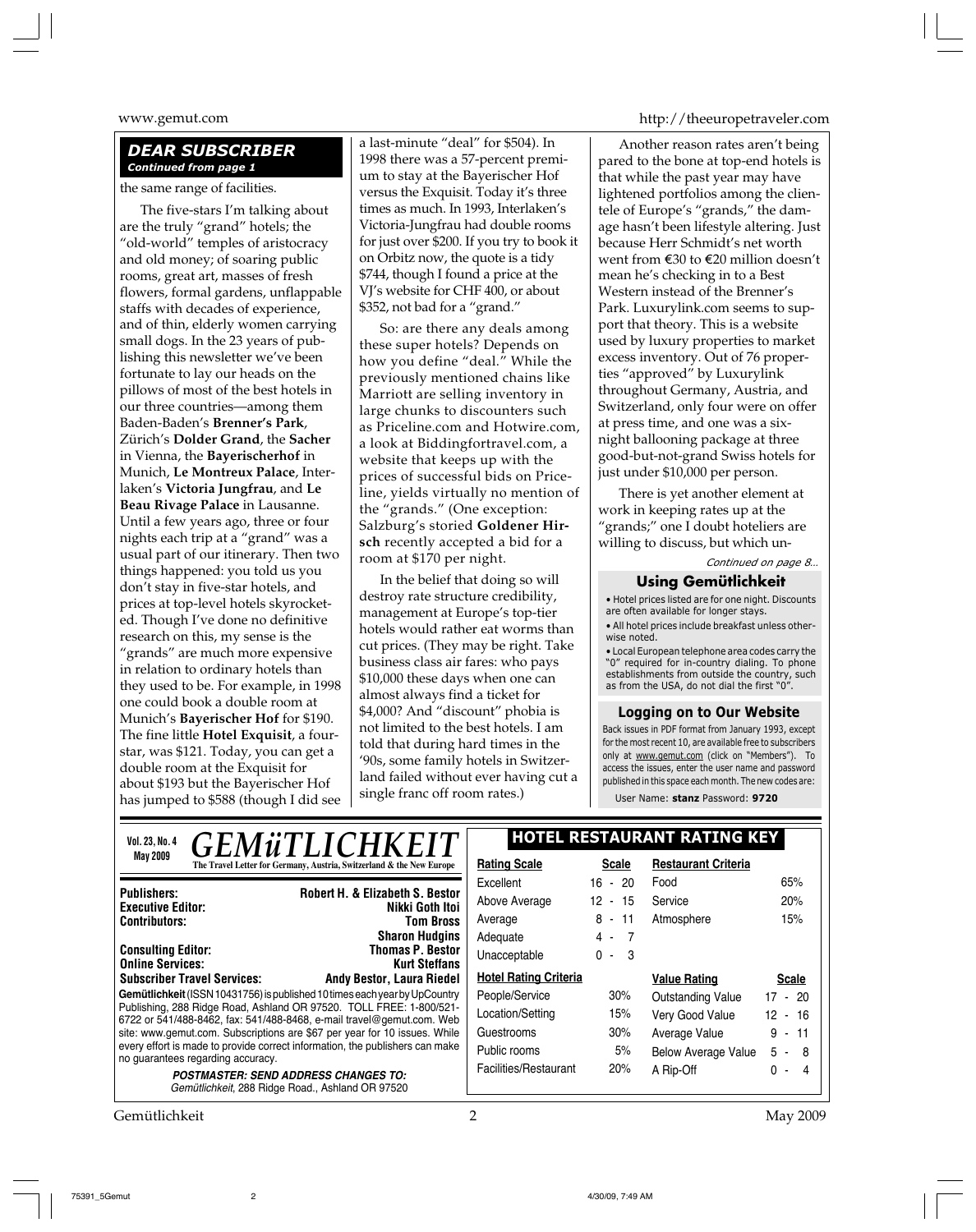#### http://theeuropetraveler.com www.gemut.com

#### *KONSTANZ* **Continued from page 1 Population:** 81,006

courtyards and signposted public buildings dating from the Middle Ages. Another sturdy gateway, Husenstrasse's 13th-century **Schnetztor**, "guards" inner-city goings-on. The **Zoffinger Dominican Convent**, now a girls' school, was founded in 1257 (Brückengasse 15). Strolling south from there brings you to the Klein Venedig border crossing, where German Konstanz blends seamlessly into Swiss-suburban Kreuzlingen.

#### Town Hall and Cathedral

The **Altes Rathaus** (am Fischmarkt) grabs attention as an eminent Renaissance landmark, its walls, niches and courtyard splashed with a colorful mix of heraldic motifs. Just as prominent, is the steepled **Münster Cathedral** (Münsterplatz)—gradually transformed from austere Romanesque to soaring Gothic during its many years—featuring a vaulted nave Mauritius rotunda, side chapels, wood-carved choir stalls and a 16<sup>th</sup>century organ loft. A stairway spirals up to an observatory platform  $(€2)$ fee), plenty high-enough for terrific urban panoramas, with snow-capped Swiss alpine peaks on the southern horizon. (Its remarkable closeness to neutral Swiss territory kept Konstanz totally free from Allied aerial bombardment throughout World War II, with blackouts never enforced).

#### Jan Hus and the Great Schism

Learn a lot by touring the richly appointed **Rosgarten Museum** (Rosgarten Strasse 3-5), established in 1870. In this former butchers' guild hall, exhibits span a broad spectrum: local and regional history (recalling the city's prehistoric Paleolithic origins and ancient Roman settlement), archaeology, art and handicrafts, folklore and lake commerce, plus detailed accounts of the epochal **Council of Constance** (1414-18), instigated by hot-headed Bohemian reformer Jan Hus. Hammered out as the Great Schism, council members voided Catholicism's controversial dual Vatican-Avignon papacies. After being

#### **Konstanz Basics**

**Elevation:** 447 meters (1,467 ft)

**Visitor Information:** Tourist-Information Konstanz GmbH, Bahnhofplatz 13, 78462 Konstanz, tel: +49/7531/133/030, fax: 7531/133/060, info@ti.konstanz.de, www.konstanz.de.

German National Tourist Office, 122 East 42<sup>nd</sup> Street, New York NY 10168-0072, tel: 212-661- 7200, fax: 212-661-7174, web: www.cometogermany.com.

• Third-century Roman colonial garrison

• Designated a Catholic bishopric, 585

• Chartered as a Swabian Free Imperial City, 1192

• Annexed by the Austro-Hungarian Empire, 1548

• Incorporated into the Grand Duchy of Baden, 1896

• Universität Konstanz established, 1966

#### **Driving Distances:**

| --------     |       |                  |
|--------------|-------|------------------|
| Stuttgart    |       | 122 km 76 miles  |
| Munich       |       | 186 km 116 miles |
| Lindau       |       | 39 km 24 miles   |
| Frankfurt    |       | 275 km 170 miles |
| Köln         |       | 397 km 247 miles |
| Freiburg     |       | 106 km 66 miles  |
| <b>Basel</b> |       | 119 km 74 miles  |
| Schaffhausen |       | 41 km 25 miles   |
| Zürich       | 58 km | 36 miles         |
| Innsbruck    |       | 172 km 107 miles |

Southbound from Stuttgart, take the A-81 *Autobahn* past *Schwarzwald* Black Forest highlands to the Singen exit, followed by a short motorway jaunt into Konstanz.

Departing from Zürich, connect onto Switzerland's N-7 motorway; head north.

**Rail:** Check www.rail.ch for Federal Swiss Railroad service from Zürich airport's train station or downtown's main station. The trip to Konstanz's clock-towered, mid-19th-century *Hauptbahnhof* (tracks for Swiss as well as German trains; a block from lakefront boat docks) takes

about 45 minutes. Departing from Frankfurt Rhein-Main airport's AirRail facility German Rail's (www.bahn.de) ICE (InterCityExpress) trains make the high-speed trip south to Konstanz in a bit less than four hours.

**Air:** Zürich ZRH and Stuttgart STR are the closest international gateway airports.

**Guided Sightseeing:** Take your pick of 11 special-interest, twohour walking tours starting at the Münsterplatz. Cost per adult:  $€6.50;$  details at the tourist information office.

**Best Buy:** The Bodensee Erlebniskarte entitles users to free cruises on the lake's *Weisse Flotte* excursion boats, plus complimentary admittance to selected German, Swiss and Austrian museums in the area. Three-day, one-week, two-week cards, from  $€39$ .

**Events: International Bodensee Music Festival**, Konstanz, Mainau, Friedrichshafen, and Lindau are the site of classical, liturgical and pop performances, late April-early May

**Konstanzer Wine Festival**, best reds and whites from German and Swiss vineyards, citywide locales, July 22-25, '09

**Seenachtfest**, Konstanz-Kreuzlingen lakefront entertainment, magic acts, food and fireworks; second Saturday each August (8/8 in '09)

**Rock am See**, high-decibel rock, techno, hip-hop on lakeside stages, August 30th, '09

**Konstanzer Oktoberfest**, *Altstadt* market squares, Sept. 19-Oct. 5, '08

**Christmas Markets**, primarily along inner-city Markstätte and surrounding the lakefront Konzilgebäude landmark, Nov. 23-Dec. 23, '08

**Fasnacht**, German/Swiss pre-Lenten Carnival merriment and Rose Monday parade, January 4- February 25 (Ash Wednesday)

Gemütlichkeit 3 May 2009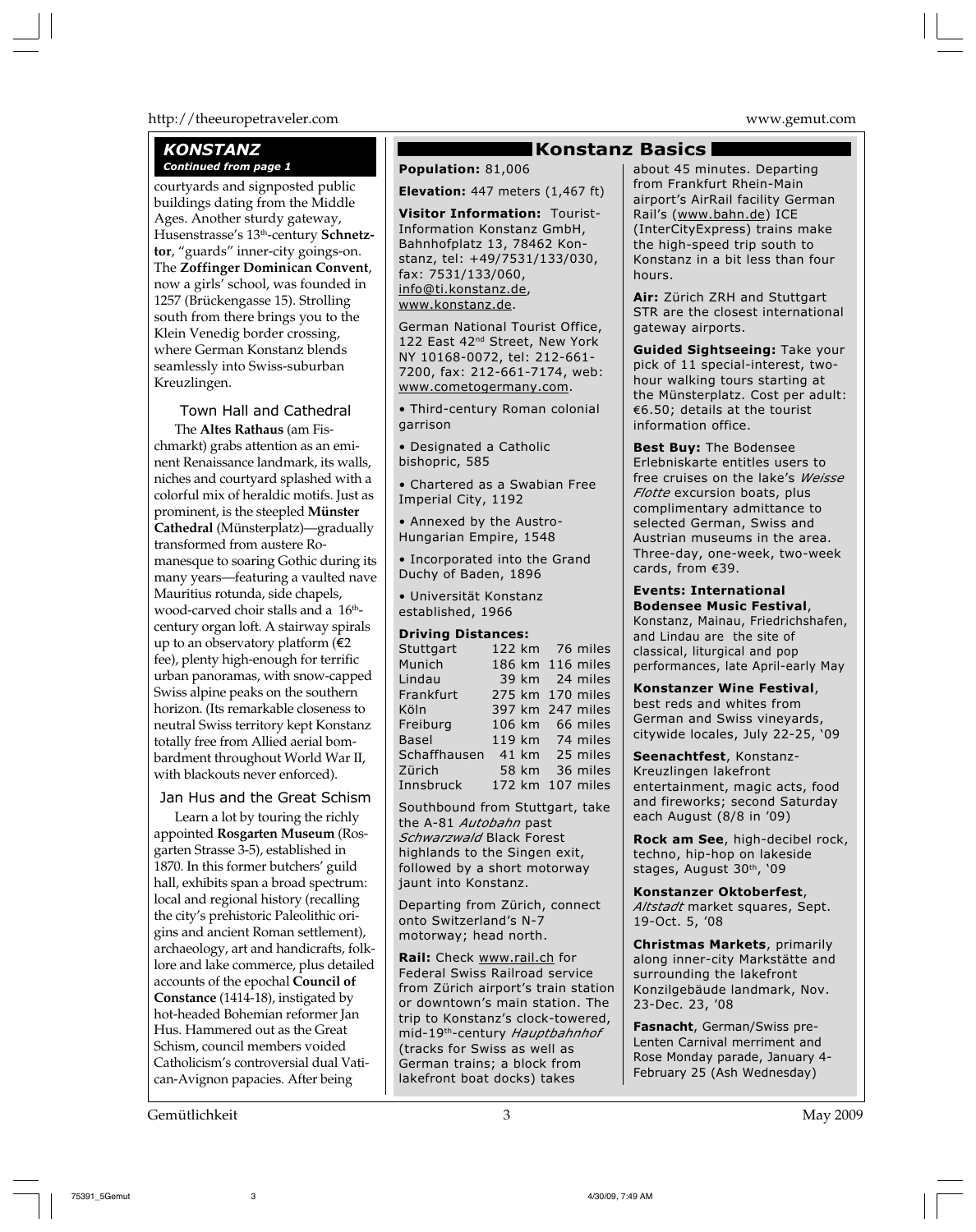convicted of heresy by Church officialdom, Hus was burned at the stake on a Konstanz square, three years before the gathering's conclusion.

Reach **Stadtgarten** greenery overlooking the Bodensee—by way of bustling Marksträtte, Münzgasse or super-picturesque Zollernstrasse. While resting your feet, look up at the tall limestone memorial dedicated to Konstanz-born (1838) airship pioneer Count Ferdinand von Zeppelin. In the park's adjacent, hip-roofed **Konzilgebäude**, built as a 1388 granary and supported ever since by log pilings pounded into the lake bed, audiences applaud orchestral performances by the **Southwest German Philharmonic** (am Fischmarkt 2,

www.philharmonie-konstanz.de).

People of all ages line up to enter the **Sea-Life Centre**, a futuristic aquarium with numerous interactive features, primarily focused on the lake district's creatures and ecosystem—in addition to exhibits and hands-on experiences in the lake-front complex's **Bodensee Natural History Museum** (Hafenstrasse 9, www.sealife.de).

**Key Websites for the Traveler • www.gemut.com** Gateway site for travelers to Germanic Europe, including car rental, rail passes, hotel bookings, travel tips, and past issues (free access to back issues for subscribers; see log-on info on page 2).

**• www.viamichelin.com** The Michelin database of hotels and restaurants, plus great interactive trip planning tools

**• www.travelessentials.com** Guidebooks, maps, travel accessories, luggage, all at 10 percent off for subscribers. Use discount code gemut2009.

**• maps.google.com** Best maps on the web. Driving & walking. Zoom in-out. Great detail city & country. Satellite & terrain views.

**• bahn.hafas.de/bin/query.exe/en** German rail website, with train schedules throughout Europe, as well as Germany

**• www.sbb.ch/index\_e.htm** Swiss and European rail schedules

**• www.ski-europe.com** Top Web resource for skiers with much data on Alpine resorts

**• www.myswitzerland.com** Website of Switzerland's national tourist authority

**• www.germany-tourism.de** Germany's national tourist authority

**• www.austria.info/us** Austria's national tourist authority

**• www.historicgermany.com** Website for an alliance of historic German cities

**• www.thetravelinsider.info** Info on electronics for travelers — cell phones, computers, etc.

Gemütlichkeit 4 May 2009

### **Konstanz Hotels**

#### Steigenberger Insel-Hotel

Best on the Bodensee for location (on its own well-manicured island, attached to a private boat dock) and posh creature comforts. Remarkably transformed from a 13<sup>th</sup>-century stepgabled, white blue-trimmed Dominican monastery, its still-intact inner Romanesque cloister is now surrounded by public areas. Floral-patterned upholstery, bed coverings and draperies beautify the 100 guest rooms (plus two suites) in three categories: balconied lake view, terraced garden view, west-facing city view. At mealtime, choose the colonnaded, wood-paneled, tapestry-hung **Seerestaurant** or—for regional specialties—the decidedly less-formal **Dominikanerstube**.

**Daily Rates:** Singles from €141, doubles from  $E$ 240.

**Contact:** Steigenberger Insel-Hotel, Auf der Insel, 78462 Konstanz, tel. +49/7531/1250 (866-991-1299 in U.S.), fax 7531/ 26402, reservation@sgres.com, www.konstanz.steigenberger.de. **Rating:** QUALITY 16/20, VALUE 11/20

#### Hotel Barbarossa

Proprietors Bärbel and Jürgen Wiedemann make guests feel at home in the old townhouse (foundation from 1419) they've turned into a handsomely appointed three-star, 50 room hostelry facing a market square for center-of-the-action convenience. Dinners are in the wainscotted Green Salon, its warm ambience accentuated by massive timber beams and stained-glass windows. Guests socialize in a Mediterranean-influenced wine and tapas bar called Baudalino.

**Daily Rates:** Singles €50-70, doubles e90-120.

**Contact:** Hotel Barbarossa, Obermarket 8-12, 78462 Konstanz, tel. +49/ 7531/128 990, fax 7531/128/9700, wiedemannn@barbarossa.com. www.barbarossa-hotel-com. **Rating:** QUALITY 14/20, VALUE 13/20

Hotel Hirschen

A red facade makes this 33-room *Garni* B&B a visual standout. The

www.gemut.com http://theeuropetraveler.com

four-story edifice overlooks an *Altstadt* square sporting umbrella-shaded café tables clustered around a statuetopped fountain. Smaller upper-floor rooms are squeezed into roofline dormers with recessed window nooks for Euro-coziness. Bicylists have racks for parking their two-wheelers; an attached garage accommodates incoming guests' automobiles. Among Hirschen's amenities are sauna, solarium and ample-enough exercise equipment. Children up to 10 years of age sleep in their parents' room cost-free.

**Daily Rates:** Singles €70-80, doubles e96-120.

**Contact:** Hotel Hirschen, Bodanplatz 9, 78464 Konstanz, tel. +49/7531/128 260, fax 7531/128/2650, info@hirschen.de, www.hirschenkonstanz.de. **Rating:** QUALITY 12/20, VALUE 14/20

Graf Zeppelin

Dating from 1845 and covered sidewalk-to-roof with vivid frescoes, the inner city's original Deutsches Haus Hotel switched management and nomenclature to become the airship pioneer's namesake in 1956. Heritage-sensitive renovation was undertaken three years ago. Forty of 49 guest rooms are nonsmoking. Guests have free wireless Internet access for on-the-road computing, plus €8 daily parking if arriving by car. Arched alcoves, carved-oak woodwork, rustic furniture, ceiling-hung lamps and rounded window frames make the restaurant a *gemütlich* local hangout.

**Daily Rates:** Singles from €70, doubles from  $\epsilon$ 90

**Contact:** Hotel Graf Zeppelin, St. Stephansplatz 15, 78462 Konstanz, tel. +49/7531/237 80, fax 7531/172 26, baskim@t-online.de, www.hotel-grafzeppelin.de.

**Rating:** QUALITY 13/20, VALUE 15/20

#### Bilger Eck

Prefer the open space of a northside Rhine embankment's shrubbery, bike lanes and jogging paths? If so, this 23-room, family-run street-corner hotel—noticeable because of its skyblue stucco facade—will appeal to you. Direct adjacency to a pedestrian bridge ensures walkable closeness to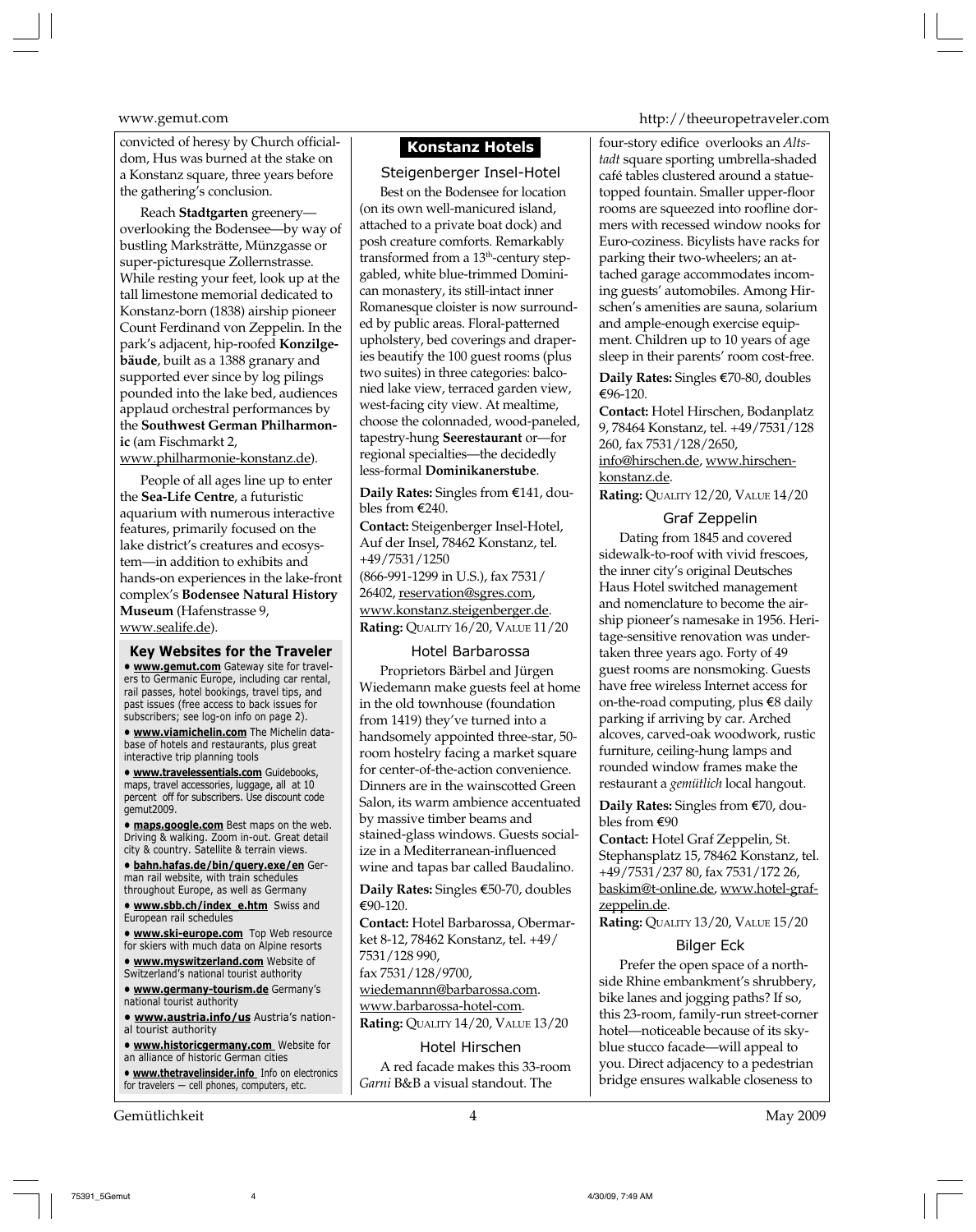http://theeuropetraveler.com www.gemut.com

in-town Konstanz. High-ceilinged bedrooms are generously proportioned, tall-windowed and modernized. Augmented by a beer garden beneath overhanging chestnut trees, the restaurant exudes homey cheerfulness, embellished with green *Fachwerk* cross-timbers and colorfully painted ceiling beams.

**Daily Rates:** Singles €55-80, doubles e98-120

**Contact:** Bilger Eck, Reichenau-Strasse 2, 78467 Konstanz, tel. +49/ 7531/5993, fax 7531/5933 29, info@bilgereck.de, www.bilgereck.de. **Rating:** QUALITY 12/20, VALUE 14/20

### **Konstanz Restaurants**

#### Hafenhalle

Opened in 1995 and perfectly positioned for wide-angle harbor views, this family-friendly place comprises a window-walled dining room, double-level deck and a zesty, brassy beer garden that includes a kids' playground. Menus list fresh-from-the-Bodensee *Felsen* pike-perch fillets, and meat eaters can opt for such alternatives as *Wildbret* venison and *Bratwurst* sausages. Or else: a platter full of genuine Swiss *Rösti* potato pancakes. Full-course dinners range  $E$ 9-16. Dixieland combos keep things jumping on weekend afternoons.

**Contact:** Hafenhalle, Hafenstrasse 10, 78462 Konstanz, tel. +49/7531/21126, fax 7531/21127, www.hafenhalle.com **Rating:** QUALITY 12/20, VALUE 15/20

#### Hörnle

Standing on a grassy point of land where the Bodensee and Rhine converge, the locale treats onlookers to splendid water-and-cityscape vistas. Dine in this informal restaurant-café's glass pavilion or, if preferred, on the plant-filled deck. The kitchen crew focuses its talents on *Badisch-Schwäbisch* cookery (€8.50-15) which is your cue to sample *Maultaschen* ravioli-type pasta or plump *Spätzle* dumplings. Among other offerings are *Schnitzels*, Berlin-inspired *Currywurst*—even burgers and hot dogs. For dessert, stick your fork into a thick slice of *Schwarzwälder Kirschtorte*, a.k.a. Black Forest cherry cake.

**Contact:** Restaurant-Café Hörnle, Eichhornstrasse 100, 78462 Konstanz, tel. +49/7531/367 893, www.hoernlekonstanz.de

**Rating:** QUALITY 14/20, VALUE 15/20

#### Hohenegg

A third "H" in the lakefront food chain. This one consists of an elegant 160-seat, blue-carpeted, wide-windowed, modular-ceilinged dining room and a 200-seat terrace with a fancily sculpted fountain as its centerpiece. Lunch and dinner selections are highlighted—no surprise—by two kinds of absolutely fresh whitefish (*Felsen* and *Zanderfilet*, e14.90-15.80). In case you're not in the mood for either of those, splurge by ordering Hohenegg's excellently prepared lamb cutlet ( $E16.80$ ).

**Contact:** Restaurant Hohenegg, Hoheneggstrasse 45, 78464 Konstanz, tel. +49/7531/335 30, fax 7531/807 311, www.restaurant-hohenegg.de **Rating:** QUALITY 15/20, VALUE 13/20

#### Storikenescht

You'll want to hug owner/chef Danielle Laboux for running this invitingly petite touch of Alsace in inner-city Konstanz. Reach her crosstimbered bistro by taking a few rightangle steps from the Schnetztor gateway on the *Altstadt* district's southerly fringe. Countrified Alsatian cabinetry, basketry, flower pots, antiques and kitschy knicknacks adorn Danielle's cheerful dining room.

Supreme among "Stork's Nest" Alsatian specialties are *Schupfnudeln* potato dumplings (€9.40), *Riebekuchen* potato pancakes (e11.20), *Choucroute aux Poissons* sauerkraut mixed with fish fillets and boiled potatoes ( $\epsilon$ 16 and worth it!), *Schweinewälde* pork stew cooked with mushrooms and mini-dumplings ( $E$ 14.50) and nine variations of fluffy *Flammkuchen crêpes*  $(\text{\textsterling}6.80\text{-}9.50)$ . As for side dishes, try resisting the duck's-liver paté  $(\text{\textsterling}12.90)$ , the *Quiche Loraine*  $(\text{\textsterling}6.80)$ and—for anyone's memorable grand finale—a cup of creamy-dreamy *Crème Brûlée* (e5.70).

**Contact:** Storikenescht, Döbele Strasse 3, 78462 Konstanz, tel. +49/7531/919

047, fax 7531/818 785, www.storikde **Rating:** QUALITY 16/20, VALUE 17/20

#### Konstanzer Bürgerstuben

If catching a German-Swiss train or city bus is on your agenda and you aren't in rush-rush mode, here's a stopover place that's right beside the railroad station and not at all far from yacht-harbor docks. Balconied and red-canopied, the few-frills restaurant has flourished at this central spot for the past half-century. Indoors, patrons can escape tobacco fumes by sitting in four designated nonsmoking sections. Typical daily offerings include *Wiener Schnitzel* (e13.50), rump steak ( $E$ 14.90), especially good turkey steak ( $E$ 11.20) and pike-perch fillet in white-wine sauce  $(\text{E13.20}).$  For dessert or some warm-weather snacking, relax in the separate café to decide upon 16 kinds of ice-cream sundaes (€2.70-4.90).

**Contact:** Konstanzer Bürgerstuben, Bahnhofplatz 7, 78462 Konstanz, tel. +49/7531/246 62, fax 7531/291 74, www.konstanzer-buergerstuben.de **Rating:** QUALITY 11/20, VALUE 15/20

#### Wine-tasting & a brewpub

Two wineries do business in very old Niederburg premises. **Spitkellerei-Konstanz** (Brückengasse 16) keeps its stock in a timbered cellar existing since 1225. Haus der Mugge, built in 1422, became the **Wein Franz Fritz** (Niederburggasse 7) storefront exactly 500 years later. As for beer, Niederburg's **Brauhaus Joh. Albrecht** (Konradigasse 2) epitomizes an historically independent house brewery, complete with copper kettles, brick walls and baskets of pretzels.

Classic local Konditorei

In Gisela and Wieland Grutshnig's **Rosgarten Konditorei-Café** (Rosgartenstrasse 9, around a corner from the railroad station), the glass and chrome showcase will tempt you with its display trays filled with tortes, cakes, pastries and chocolate goodies. This is, furthermore, a thoroughly Germanic kind of place for generously big breakfasts (a dozen selections,  $\epsilon$ 2.90-5.60) and no less than 20 diverse offerings for a light

Gemütlichkeit 5 May 2009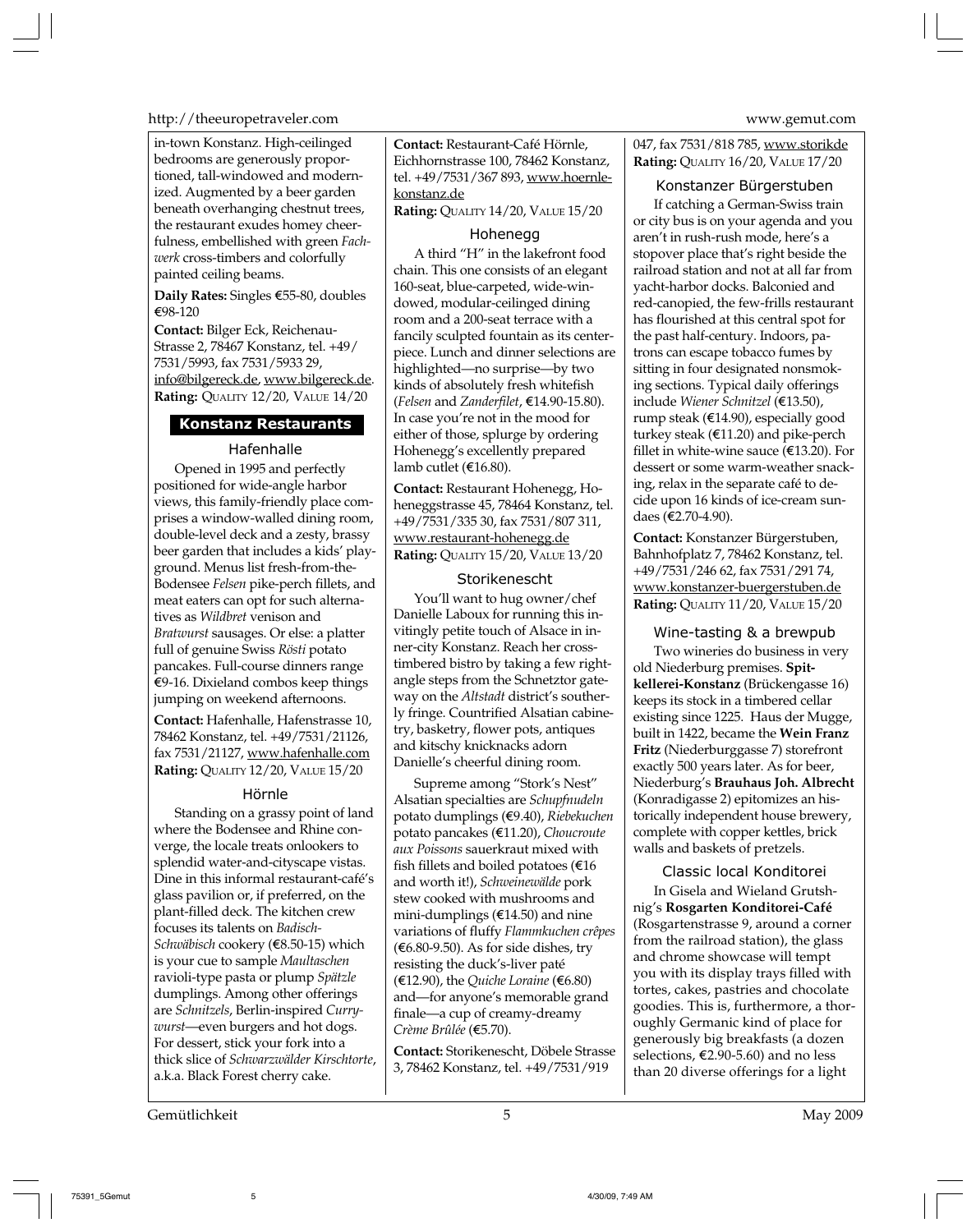or full luncheon (€5.50-12.50). Weather permitting, eat, chat and people-watch upstairs on the Rosgarten roof's *Dachterrasse*.

#### Island Day Trips: Mainau

Reaching this downright exotic "Flower Island" (tel. +49/7531/ 3030, www.mainau.de) entails a 50 minute cruise from Konstanz or go by commuter train, bus or bicycle. Admittance is  $£13.90$  per adult, e28.90 for families. A 13th-century stomping ground of Knights of the Teutonic Order, now owned and "horticultured" by Swedish Count Lennart and Countess Bettina Bernadotte, Mainau dazzles visitors with sculpted floral arrangements spread amidst semi-tropical palm, lemon, lime, orange and banana trees. During midyear seasons, diverse botanical species beautify the landscape—among them hyacinth, narcissus, dahlias, rhododendrons, tulips galore and 20,000 roses. All of this plus the Bernadottes' Baroque *Schloss*, opened for art exhibitions, also café luncheons beneath the palms. Pricier meals are served in the castle's **Schwedenschenke** restaurant (tel. +49/7531/303 156). Other island delights: Germany's biggest *Schmetterlinghaus* butterfly conservatory and, for youngsters, Mainau-Kinderland playground and water park.

#### Reichenau

Half an hour west of Konstanz's waterfront via German and Swiss trains, ferryboat, bus or automobile, fertile vegetation and dozens of greenhouses hint at a market-garden economy. But its early history as an eighth-century haven for monks underlies the island's stature as a UNESCO World Heritage Site since 2000. In addition to folksy shops and cute eateries, each of Reichenau's three close-together villages features a cloistered Romanesque monastery church (tel. +49/7534/9207,

www.reichenau.de). In Mittelzell: **Münster St. Maria und St. Markus** (816). Visit Oberzell's **Stiftkirche St.**

Gemütlichkeit 6 May 2009

**Georg** (890) to admire Carolingian altar frescoes painted by monks that depict the eight miracles of Jesus Christ. Eleventh-century **Stiftkirche St. Peter und Paul**, Romanesque with gaudy Baroque add-ons, looms over Niederzell.

#### A Vineyard Village: Meersburg

Situated directly eastward across the Überlingersee from north-side Konstanz's Allmansdorf ferryboat docks, this almost impossibly picturesque, timeless little place (pop. 5,543) perches on vineyard terraces. Steep-climbing Steigstrasse stairways connect the *Oberstadt* (upper) and *Unterstadt* (lower) parts of town (tel. +49/ 7532/440 400 for visitor info). Cramped passageways fanning beyond the Marktplatz and its 16th-century *Rathaus* are jampacked wall-to-wall with *Fachwerk* half-timbered houses, shops, tiny wine-bar cafés and Mom-Pop food markets. Allow ample time for poking around, staying absolutely long enough to visit Meersburg's two side-by-side hilltop castles. The **Altes Schloss** (628) contains a museum displaying medieval weaponry and armor  $(65.50$  admission, tel. +49/7532/800 00). For utter contrast, the bishop's 18<sup>th</sup>-century **Neues Schloss** is flamboyantly Baroque—the odd-but-interesting locale of Germany's Dornier aircraft and aerospace museum ( $€4$  admittance, tel. +49/7532/43110). **INE** 

#### *PRAGUE BEER TAVERNS Continued from page 1*

Czech saying emphasizes the importance of the taverns: "The brewmaster brews the beer, the innkeeper makes it great."

Prague, the capital of the Czech Republic, has long been known for its beer taverns, some of which date from the Middle Ages. They've always been the haunts of workers and students, as well as those writers, artists, and revolutionaries who preferred the classless camaraderie of the humble taverns to the social and intellectual pretensions of the

#### www.gemut.com http://theeuropetraveler.com

city's more elegant coffeehouses. Until the second half of the 20th century, beer taverns were also traditionally a male domain.

Before the Velvet Revolution of 1989, some of the beer taverns in Prague were known as places where tourists (and spies) from the West could rendezvous with people from the Soviet Union and Eastern Europe who were allowed to travel to Czechoslovakia but could not go to Western Europe or the United States. Of course those taverns also attracted agents of Czechoslovakia's secret police, who spied on "suspects" from East and West meeting over mugs of beer in the smoke-filled rooms. Back then, some of Prague's public taverns seemed like settings for a John le Carré novel.

After 1989, some of the other old beer taverns cleaned up their grungy interiors and added better facilities, others went completely glitzy-modern, and a few went out of business, bought up by rich companies from the West that wanted to use the property for more profitable purposes. In the same period, however, a few old, defunct brewery taverns were brought back to life, and new microbrew pubs opened, too.

Regardless of recent changes, Czechs—as in the past—still go to their taverns to meet friends, swap stories, and discuss the state of the world (or at least local politics) over several glasses of fresh beer.

They also go there to eat. Many of Prague's classic beer taverns offer traditional Czech dishes like grandmother used to make—good food, at reasonable prices, served with excellent beer in an atmosphere that welcomes young and old, rich and poor, male and female, local and tourist. What more could you want?

A metropolis of 1.2 million people, Prague has hundreds of beer taverns, from well known hangouts (large and small) in the central part of the city to little neighborhood pubs patronized only by locals. For current reviews and ratings of more than 60 Prague beer taverns, see www.praguepubs.co.uk.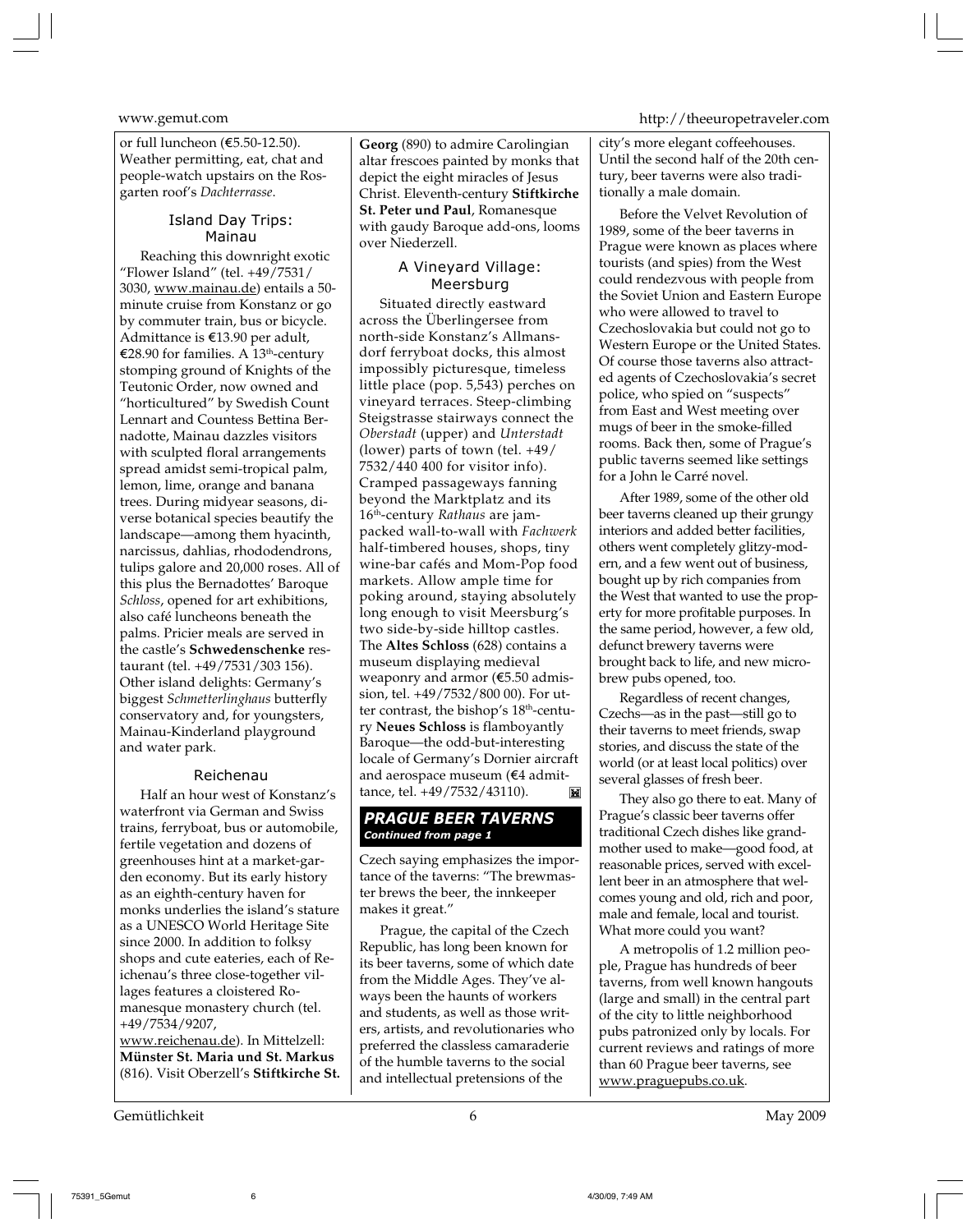#### http://theeuropetraveler.com www.gemut.com

#### U Fleku

Prague's oldest, best known, and most touristy tavern is At Flek's Place, which dates to 1499 when both a brewery and a pub were established at that site. Today, U Fleku's famous strong dark beer is still brewed on the premises, attracting hordes of beerlovers from around the globe.

The building's rather plain exterior is distinguished only by the large gilded ironwork clock, the tavern's symbol, on the front. Inside you'll find several "Old World" rooms with dark wood paneling, vaulted ceilings, stained-glass windows, and beams painted with barley and hops motifs. Part of the building surrounds two open-air courtyards used as beer gardens in warm weather.

The food is decent and moderately priced. The multilingual menu lists several traditional Czech main dishes at CZK189: roast duck with sauerkraut and dumplings, beef with sour cream sauce and bread dumplings, goulash with bacon dumplings, smoked pork with sauerkraut and dumplings. The house specialty, "Flek's Treat," consists of a big plate of roast duck, roast pork, red and white cabbage, bread dumplings, and potato dumplings (CZK329).

U Fleku seats a total of 1,200 people in its various dining areas, and is often packed at peak hours. In tourist season, go mid-morning or mid-afternoon to find a seat. The tavern also features live music, an "Old Prague cabaret" in the evenings (CZK100), and a brewery museum for serious students of the suds.

**Contact:** U Fleku, Kremencová 11, Prague 1, tel. +420/224/934 019 20, fax +420/224/934 805, ufleku@ufleku.cz, www.ufleku.cz. Open 9am to 11pm

#### U Medvídku

At the Little Bears is a smaller (350-seat) historic tavern, recently renovated. Records show that beer has been served on this site since 1466, and in centuries past a brewery was also located on the premises, as well as a popular **co<sup>rro</sup>ree**<br>cabaret Today's tavern recabaret. Today's tavern re-

Gemütlichkeit 7 May 2009

tains the vaulted ceilings of the original structure in several rooms and features an open-air beer garden, too.

The wood-paneled restaurant has an extensive, multilingual menu of Central European dishes, including a game menu (in autumn) of venison, wild sheep, wild duck, and pheasant accompanied by red cabbage, potatoes, and dumplings (CZK185-260) Many of the hot and cold appetizers (CZK48-129) are portioned large enough to make a light meal in themselves: try the *Medvedí tlapky*, the tavern's own version of "devil's toast" with a piquant meat mixture on top (CZK48), or four slices of fried rye bread with house-made beer-cheese spread (CZK58). Classic Czech dishes are priced at CZK115- 290, and the *Certovo kolo*"("devil's wheel"), a plate-size potato pancake topped with a spicy mixture of meat and vegetables (135 CZK) is highly recommended.

The tavern serves Budvar (original Budweiser) on tap, as well as semi-dark Oldgott and very strong X-Beer from the new microbrewery upstairs, the smallest brewery in Prague, established in 2005. There's also a cabaret section, a small museum, and a shop selling several kinds of beer and beer paraphernalia.

**Contact:** U Medvídku, Na Perstyné 7, Prague 1, tel. +420/224/211 916, fax +420/224/220 930, info@umedvidku.cz, www.umedvidku.cz. Open 11:30am to 11pm)

#### Dvou Kocek

Even in the Communist era At the Two Cats was known for good, traditional, beer-tavern food, served with mugs of fresh, foamy Pilsner Urquell, in a centuries-old building in central Prague. Although the cigarette-smoke-stained walls have now been repainted and the entire place spruced up, U Dvou Kocek retains its character as a small (180-seat) beer tavern where locals and tourists mingle over plates of goulash with two kinds of dumplings (CZK98), smoked pork neck with spinach and potato  $\epsilon_{\text{Cov}}^{\text{prote}}$  pork neck with spinach and potato dumplings (CZK98), and rabbit with priced (CZK95-199). cream sauce, cranberries, and bread

dumplings (CZK199). The large menu (with English translation) includes reasonably priced soups, cheese platters, hot starters (try the "Devilish Spicy Toast," CZK49), and now even pasta and vegetarian dishes, as well as desserts such as "Homemade Cinnamon Pancakes with Blueberry Cream and Blueberries" (CZK75). As in some Czech restaurants, the menu also notes, "An extra charge of CZK25 per person is added to meals for cover and service."

**Contact:** U Dvou Kocek, Uhelny trh, 10, Prague 1, tel. +420/221/014 354, fax +420/224/212 665, www.udvoukocek.cz. Open daily 11am to 11pm

#### U Rudolfina

Near the Rudolfinum concert hall, many think U Rudolfina has the best Pilsner Urquell in Prague. They also consider it to be a "real" Czech beer tavern, which hasn't made any concession to the rampant tourism that has overtaken central Prague during the past two decades. Most of the people drinking here are Czechs.

Beyond the nondescript exterior, just inside the front door, you'll find a small, simple, wood-paneled room with a small bar. Downstairs is a larger area, just as plain in decor, and as smoky and noisy as the little room upstairs. Way in the back is a separate dining room set aside for nonsmokers.

In addition to the excellent beer, U Rudolfina serves some of the best beer-tavern food in town. Start by ordering a basket of topinky, slices of dark rye bread fried on both sides, sprinkled with salt, and accompanied by whole cloves of garlic to rub on the bread. If this classic Czech finger food is too strong for your tastes, go for the "beer cheese," a mound of soft cheese with mustard and chopped onions on the side, which you mash together with your fork and spread on fresh bread. The main dishes emphasize meat—beef, pork, sausages, chicken—and are very well prepared, large portioned, and reasonably